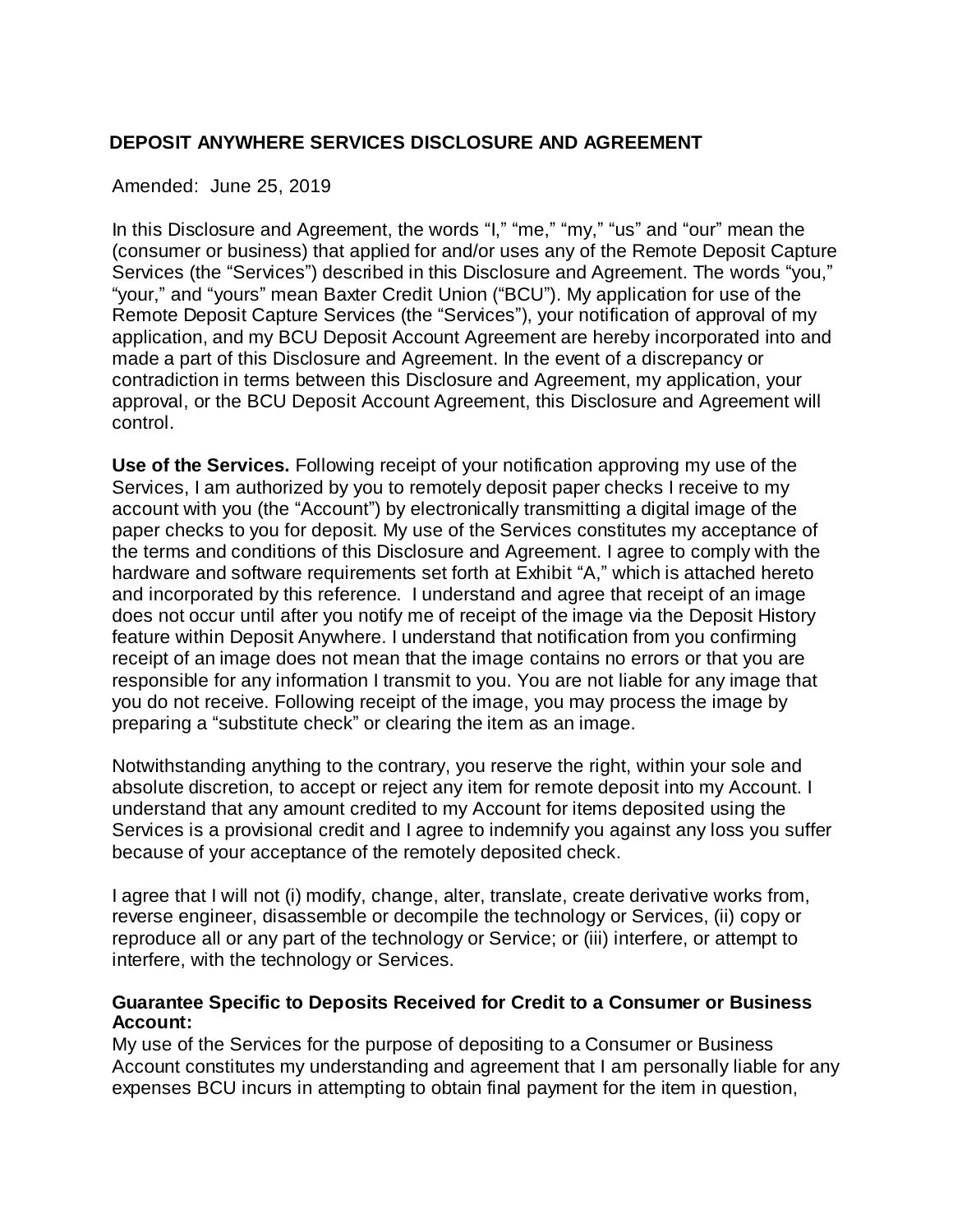outside of the routine costs associated with item processing, in the event of a default by myself and/or by my Business. This includes but is not limited to recovery of the amount credited in the event of non-payment, collection costs and attorney's fees, as well as any and all costs associated with BCU enforcing this Guarantee. This Guarantee shall benefit BCU and its successors and assigns.

**Compliance with Law, Rules and Regulations.** I agree to comply with all existing and future operating procedures used by BCU for processing of transactions and any and all actions related to the Services. I further agree to comply with, and unless otherwise described herein with regard to Reg. CC, be bound by, all applicable state or federal laws, rules, regulations, orders, guidelines, operating circulars and pronouncements, affecting checks and drafts and ACH transactions, including, but not limited to, all rules and procedural guidelines established by the Federal Trade Commission ("**FTC**"), the Board of Governors of the Federal Reserve, and any other clearinghouse or other organization in which BCU is a member or to which rules BCU has agreed to be bound. The Rules are incorporated herein by reference. These procedures, rules, and regulations (collectively the "Rules") and laws are incorporated herein by reference. In the event of conflict between the terms of this Agreement and the Rules, the Rules will control. I also agree that I will not engage in any activity directly or indirectly related to the use of the Services that is illegal or fraudulent.

**Check Standards.** Any image of a check that I transmit to you must accurately and legibly provide all the information on the front and back of the check at the time presented to me by the drawer. Prior to capturing the original check, I will endorse the back of the original check. My endorsement will include my signature and the following information: Account Number, Date, and the words "for deposit via Deposit Anywhere." The captured image of the check transmitted to you must accurately and legibly provide the following information: (1) the information identifying the drawer and the paying bank that is preprinted on the check, including complete and accurate MICR information and the signature(s); and (2) other information placed on the check prior to the time an image of the check is captured, such as any required identification written on the front of the check and any endorsements applied to the back of the check. The image quality for the check will meet the standards for image quality established by the American National Standards Institute ("ANSI"), the Board of Governors of the Federal Reserve, and any other regulatory agency, clearing house or association. BCU reserves the right to reject any check image that is not clear, skewed, or that is suspicious in any manner.

**Rejection of Deposit.** You are not liable for any service or late charges levied against me due to your rejection of any item. In all cases, I am responsible for any loss or overdraft plus any applicable fees to your Account due to an item being returned.

**Items Returned Unpaid.** A notice will be sent to me of transactions you are unable to process because of returned items. With respect to any item that I transmit to you for remote deposit that you credit to my Account, in the event such item is dishonored, I authorize you to debit the amount of such item from the Account. Check images that are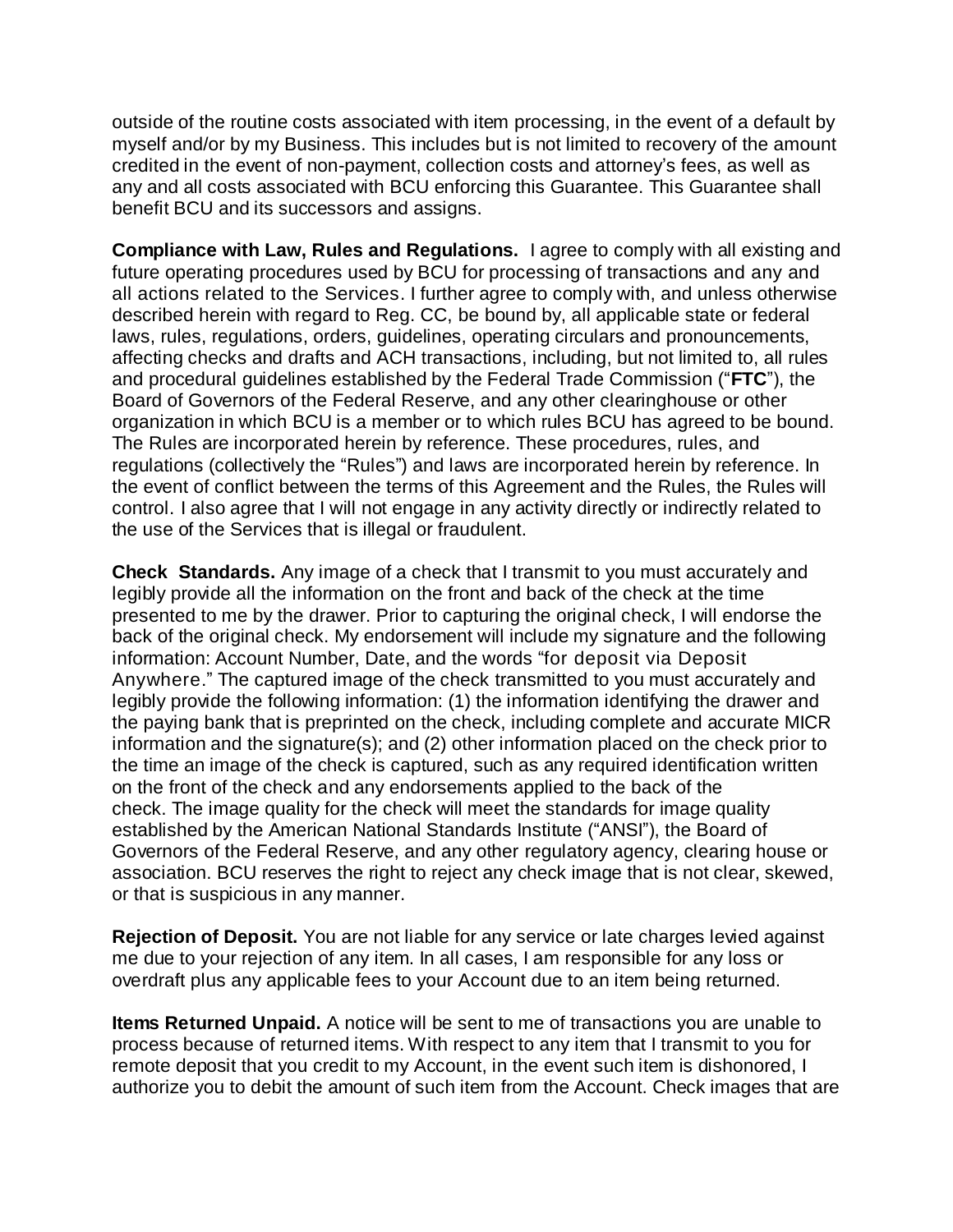returned for image quality adjustments will have to be submitted for physical processing in paper to BCU upon receipt of notice of such; they may not be rescanned.

**Email Address.** I agree to notify you immediately if I change my email address, as this is the email address where you will send me notification of receipt of remote deposit items.

**Unavailability of Services.** I understand and agree that the Services may at times be temporarily unavailable due to system maintenance or technical difficulties, including without limitation those of the Internet service provider and Internet software. In the event that the Services are unavailable, I acknowledge that I can deposit an original check at your branches or through your ATMs or by mailing the original check to you at 340 N Milwaukee Ave Vernon Hills IL 60061. It is my sole responsibility to verify that items deposited using the Services have been received and accepted for deposit by you. You will send notification, by email or other method, of items that are rejected by the next business day following rejection.

I understand that you may add, delete or change the feature or functionality of the Service, at any time, at your discretion.

**Business Day and Availability Disclosure.** I understand the Services are available Monday through Friday between 8:00 a.m. to 3:00 p.m., Central Time, excluding holidays, any other day you are not open for business, or such other hours as established by you from time to time. Transmissions processed after these business hours on a business day, or on any other day that is not a business day are treated as occurring on the next business day.

**Funds Availability.** I understand and agree that, for purposes of deposits made using the Services, the place of deposit is Vernon Hills, Illinois. With regard to the availability of deposits made using the Services, please review Member Service Agreement – Funds Availability Disclosure. Additional delays may occur on a case-by-case basis. For determining the availability of my deposits, every day is a business day except Saturdays, Sundays, and Federal Holidays. Please note that the Expedited Funds Availability Act (Reg. CC) does not apply to deposits made using the Service, thus for determining funds availability, the terms of this Disclosure and Agreement apply. If I need the funds from a deposit made available sooner than provided under the Services, I understand I should contact BCU.

**Internal Controls and Audit.** I understand and agree to adhere to the internal controls and Audit requirements as described in this Disclosure and Agreement.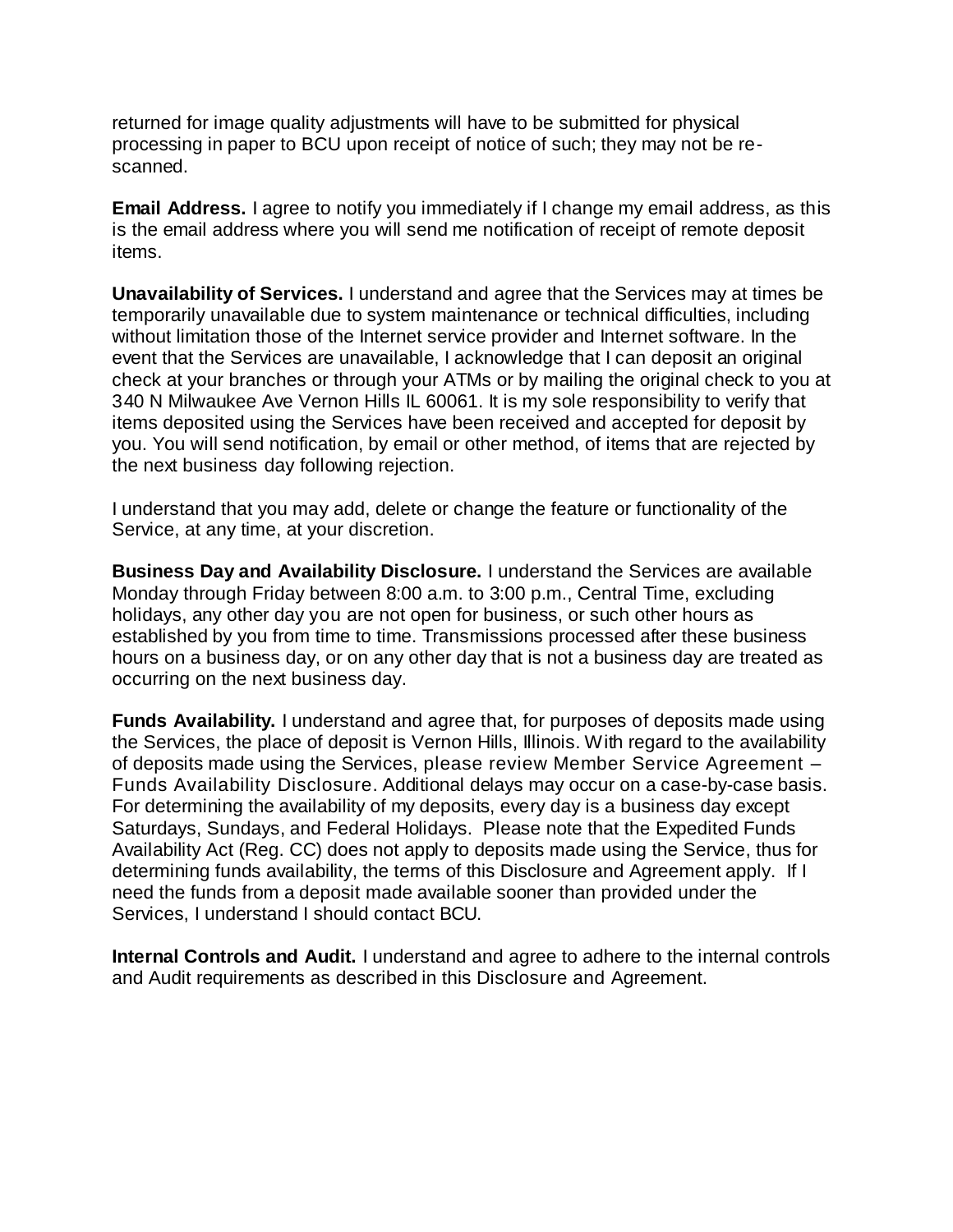**Accountholder's Warranties.** I make the following warranties and representations with respect to each image of an original check I transmit to you utilizing the Services:

1. Each image of a check transmitted to you is a true and accurate rendition of the front and back of the original check, without any alteration, and the drawer of the check has no defense against payment of the check.

2. The amount, the payee, signature(s), and endorsement(s) on the original check are legible, genuine, and accurate.

3. I will not deposit or otherwise indorse to a third party the original item (the original check) and no person will receive a transfer, presentment, or return of, or otherwise be charged for, the item (either the original item, or a paper or electronic representation of the original item) such that the person will be asked to make payment based on an item it has already paid.

4. Other than the digital image of an original check that I remotely deposit through your Services, there are no other duplicate images of the original check.

5. I have instituted procedures to ensure that each original check was authorized by the drawer in the amount stated on the original check and to the payee stated on the original check.

6. I am authorized to enforce each item transmitted or are authorized to obtain payment of each item on behalf of a person entitled to enforce such transmitted item.

7. The information I provided in my Application remains true and correct and, in the event any such information changes, I will immediately notify you of the change.

8. I have not knowingly failed to communicate any material information to you and will provide you all reasonable assistance with any questions related to my deposits. 9. I have possession of each original check deposited using the Services and no party

will submit the original check for payment.

10. Files and images transmitted to you will contain no viruses or any other disabling features that may have an adverse impact on your network, data, or related systems. 11. I am not engaged in, or affiliated with, any businesses, products or methods of selling other than those disclosed by me to BCU. I am not in the business of cashing checks.

**Limitations on Frequency and Dollar Amount.** I understand and agree that I cannot exceed the limitations on frequency and dollar amounts of remote deposits that are set forth by you.

**Unacceptable Deposits.** I understand and agree that I am not permitted to deposit the following items using the Services:

1. Any item drawn on my account or my affiliate's account.

2. Any item that is stamped with a "non-negotiable" watermark.

3. Any item that contains evidence of alteration to the information on the check.

4. Any item issued by a financial institution in a foreign country.

- 5. Any item that is incomplete.
- 6. Any item that is "stale dated" or "postdated."

7. Any third party check, i.e., any item that is made payable to another party and then endorsed to me by such party.

8. Savings Bonds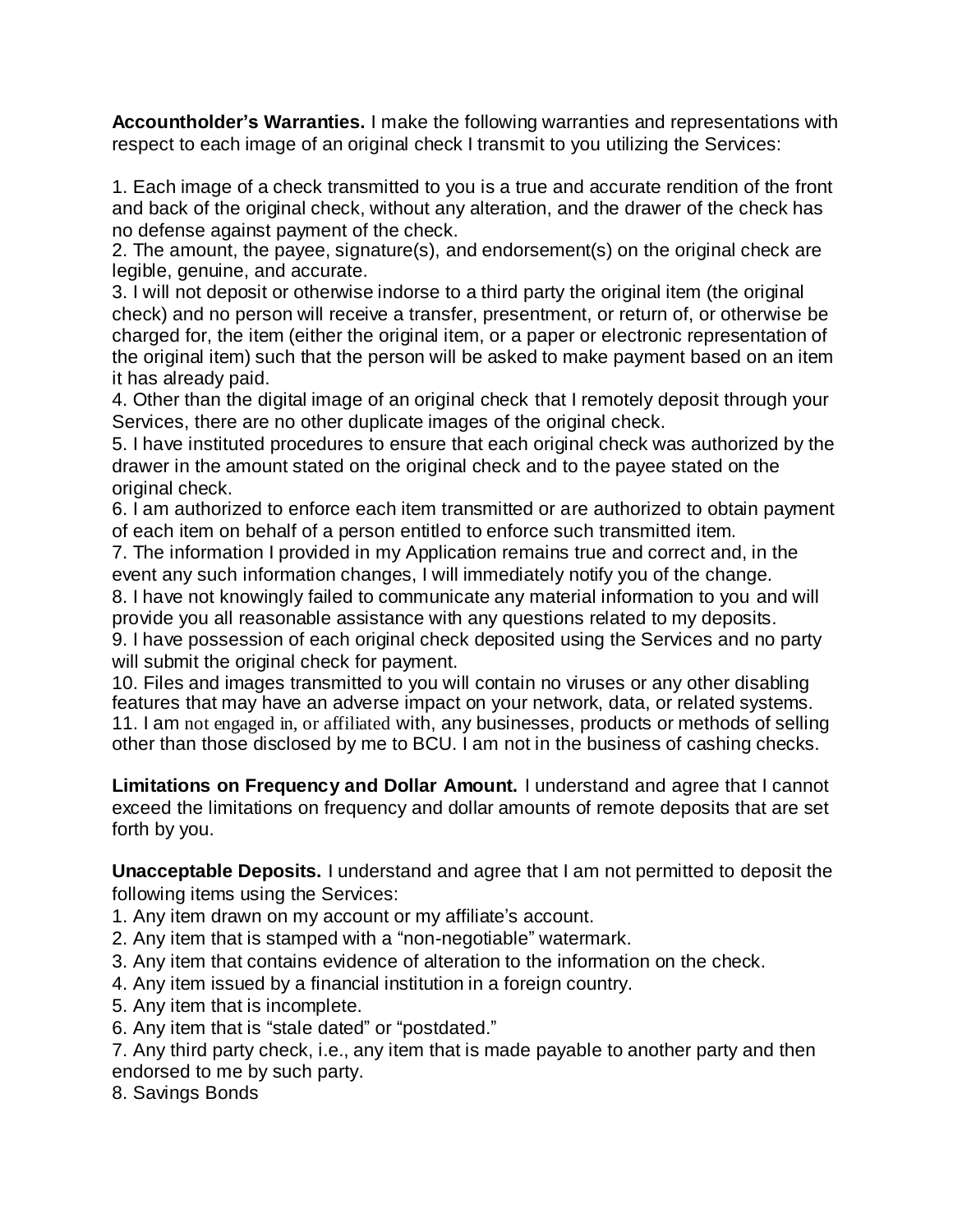**Storage of Original Checks.** I must securely store each original check. If I am using the Services to deposit items into an account to which I am a party I understand this means the original check(s) that I deposit using the Services, must be accessible for a period of 45 days after transmission and final credit is given in my Account. After such period expires, all checks must be destroyed in a manner that will assure that the check cannot be reconstituted after 45 days. I understand and agree that I am responsible for any loss caused by my failure to secure or destroy the original checks.

**Accountholder's Indemnification Obligation.** I indemnify you and hold you harmless against any and all claims, actions, damages, liabilities, costs, and expenses, including reasonable attorneys' fees and expenses arising from my use of the Services and/or breach of this Disclosure and Agreement. I understand and agree that this requirement shall survive the termination of this Agreement.

**Securing Images on Mobile Devices.** When using the Services, I understand that check images captured using my mobile device are stored on the device only until the associated deposit has been successfully submitted. I agree to promptly complete each deposit. In the event that I am unable to promptly complete my deposit, I agree to ensure that my mobile device remains securely in my possession until the deposit has been completed or to delete the associated images from the application.

**In Case of Errors**. In the event that I believe there has been an error with respect to any original check or image thereof transmitted to you for deposit or a breach of this Disclosure and Agreement, I will immediately contact you regarding such error or breach as set forth below. Telephone: 800-388-7000

Please send a secure message by logging into BCU.org

## **Limitations of Liability**.

(a) ANY PROVISION IN THIS DISCLOSURE AND AGREEMENT, ANY OTHER AGREEMENT OR THE RULES TO THE CONTRARY NOTW ITHSTANDING, BCU SHALL ONLY BE LIABLE FOR DAMAGES CAUSED BY ITS GROSS NEGLIGENCE OR WILLFUL MISCONDUCT,AND BCU'S LIABILITY SHALL IN NO EVENT EXCEED THE LESSER OF (i) MY ACTUAL DAMAGES OR (ii) THE TOTAL FEES PAID BY ME TO BCU FOR SERVICES. IN NO EVENT SHALL BCU OR ANY PROVIDER BE RESPONSIBLE OR LIABLE FOR ANY INDIRECT, SPECIAL, CONSEQUENTIAL, EXEMPLARY, PUNITIVE OR INCIDENTAL DAMAGES, LOSSES OR INJURIES (INCLUDING, WITHOUT LIMITATION, LOST PROFITS, LOSS OF USE, LOSS OF DATA OR COST OF COVER) ARISING OUT OF, OR RELATED TO, THE USE BY MEMBER OF SERVICE OR ANY SERVICE OR THE FAILURE OF BCU OR ANY PROVIDER TO PROPERLY PROCESS AND COMPLETE TRANSACTIONS THEREUNDER EVEN IF BCU OR SUCH PROVIDER(S) HAVE BEEN SPECIFICALLY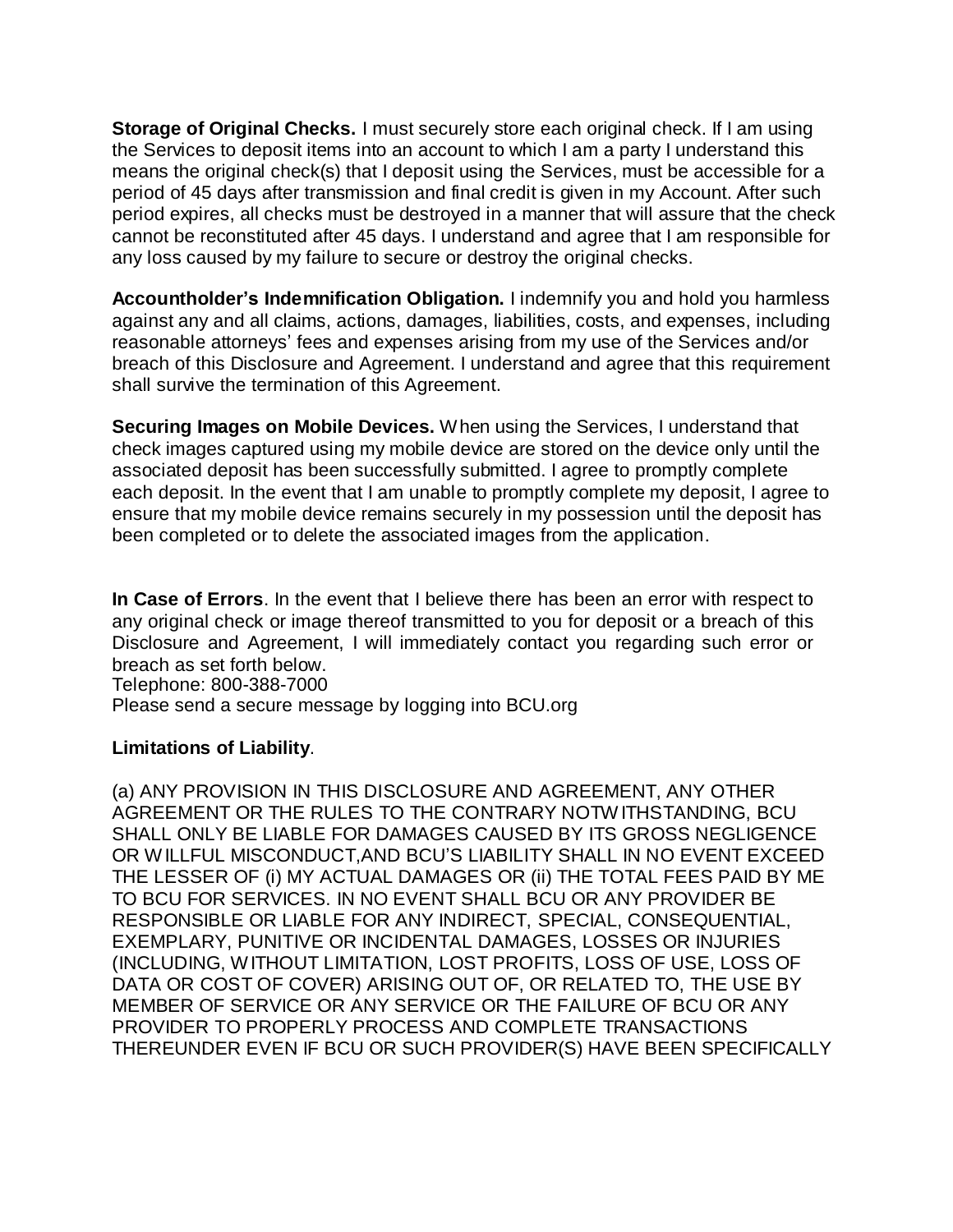ADVISED OF THE POSSIBILITY OF SUCH DAMAGES, LOSSES OR INJURIES.

(b) I ACKNOWLEDGES AND AGREES THAT MY USE OF SERVICES SHALL BE AT MY SOLE RISK, AND THAT SERVICES ARE PROVIDED BY BCU ON AN "AS IS" BASIS.

(c) EXCEPT AS EXPRESSLY SET FORTH IN THIS AGREEMENT, BCU MAKES ABSOLUTELY NO REPRESENTATIONS OR WARRANTIES WHATSOEVER, EXPRESS OR IMPLIED, IN LAW OR IN FACT, TO ME OR TO ANY OTHER PERSON, AS TO SERVICE OR ANY ASPECT THEREOF, INCLUDING (WITHOUT LIMITATION) ANY WARRANTY OF MERCHANTABILITY, FITNESS FOR A PARTICULAR PURPOSE, QUALITY, ACCURACY, OR SUITABILITY, AND BCU HEREBY DISCLAIMS ANY AND ALL OF THE SAME. I AGREE THAT NO ORAL OR WRITTEN ADVICE OR REPRESENTATION OBTAINED FROM ANY BCU EMPLOYEE OR REPRESENTATIVE SHALL CREATE A WARRANTY OR REPRESENTATION FOR PURPOSES OF THIS DISCLOSURE AND AGREEMENT OR SERVICE TO BE PERFORMED PURSUANT HERETO.

(d) TO THE FULLEST EXTENT ALLOWED BY LAW, AND SUBJECT TO THE FOREGOING PROVISIONS OF THIS SECTION DEALING W ITH BCU'S LIABILITY FOR DAMAGES SOLELY AND PROXIMATELY CAUSED BY ITS GROSS NEGLIGENCE OR WILLFUL MISCONDUCT, BCU'S LIABILITY TO ME UNDER THIS DISCLOSURE AND AGREEMENT SHALL BE LIMITED TO CORRECTING ERRORS RESULTING FROM BCU'S FAILURE TO EXERCISE ORDINARY CARE.

(e) BCU MAKES ABSOLUTELY NO REPRESENTATIONS OR WARRANTIES WHATSOEVER, EXPRESS OR IMPLIED, IN LAW OR IN FACT, TO ME OR TO ANY OTHER PERSON AS TO ANY COMPUTER HARDWARE, SOFTWARE OR EQUIPMENT IN CONNECTION WITH THE SERVICES, INCLUDING, BUT NOT LIMITED TO, MY COMPUTER SYSTEMS OR RELATED EQUIPMENT, MY SOFTWARE, OR INTERNET SERVICE PROVIDER OR ITS EQUIPMENT, OR AS TO THE SUITABILITY OR COMPATIBILITY OF BCU'S SOFTWARE, INTERNET DELIVERED SERVICE, EQUIPMENT OR COMMUNICATION INTERFACES WITH THOSE THAT I USE, OR AS TO WHETHER ANY SOFTWARE OR INTERNET DELIVERED SERVICE WILL PERFORM IN AN UNINTERRUPTED MANNER, INCLUDING, BUT NOT LIMITED TO, ANY W ARRANTY OF MERCHANTABILITY OR FITNESS FOR A PARTICULAR PURPOSE.

(f) BCU SHALL NOT BE RESPONSIBLE OR LIABLE FOR ANY ERRORS OR FAILURES RESULTING FROM DEFECTS IN, OR MALFUNCTIONS OF, MYCOMPUTER HARDWARE OR SOFTWARE, FOR THE QUALITY OF PERFORMANCE OR LACK OF PERFORMANCE OF ANY COMPUTER SOFTWARE OR HARDWARE OR INTERNET DELIVERED SERVICES SUPPLIED BY BCU TO ME IN CONNECTION WITH THIS AGREEMENT, OR FOR THE TRANSMISSION OR FAILURE OF TRANSMISSION OF ANY INFORMATION FROM ME TO BCU,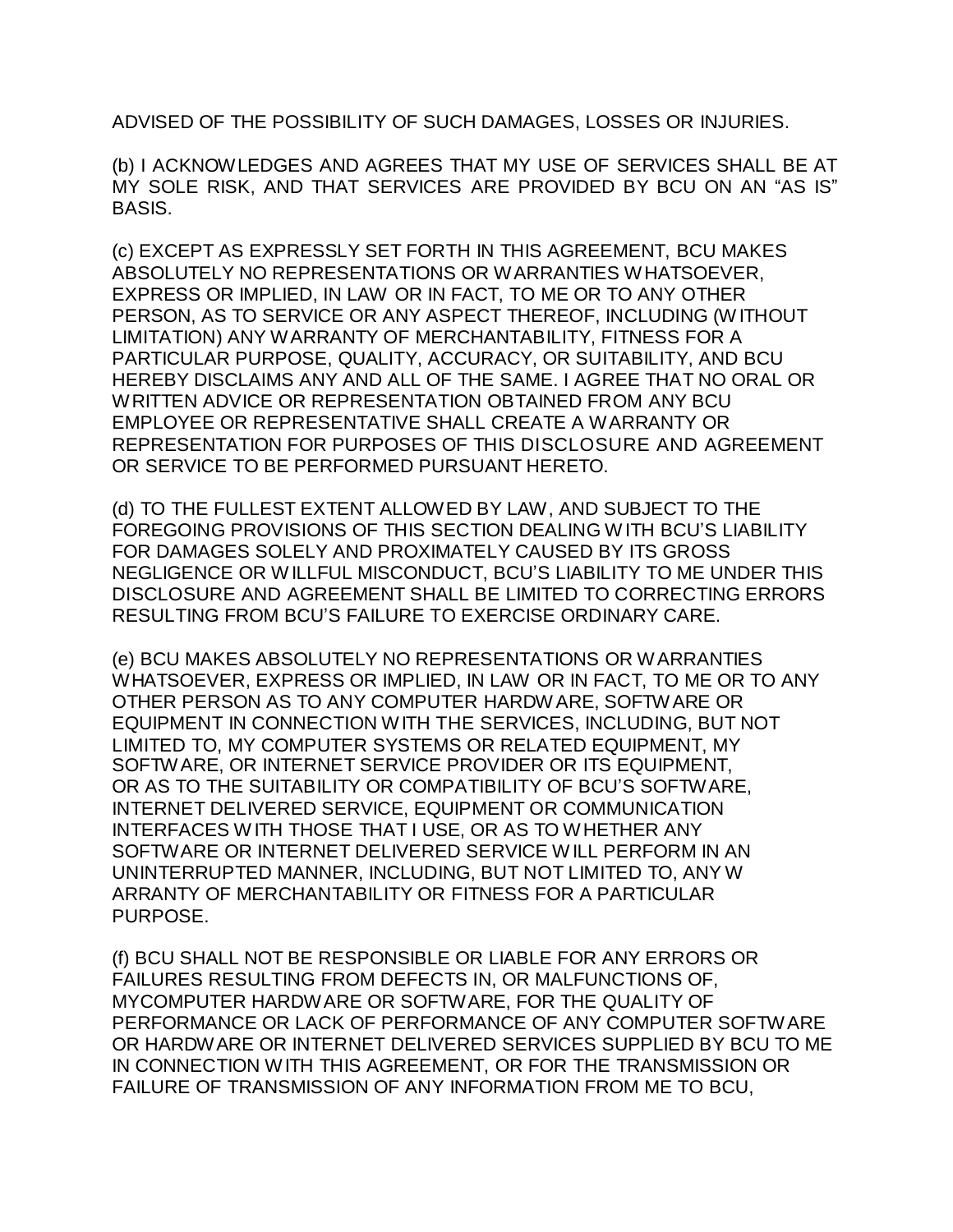FROM BCU TO ME, FROM ME TO ANY PROCESSOR, FROM ANY PROCESSOR TO BCU, OR OTHERWISE. BCU SHALL NOT BE RESPONSIBLE FOR NOTIFYING ME OF ANY UPGRADES OR ENHANCEMENTS TO ANY OF MY COMPUTER HARDWARE OR SOFTWARE.

**Change in Terms**. You may change the terms and charges for the Services indicated in this Disclosure and Agreement by notifying me of such change and may amend, modify, add to, or delete from this Disclosure and Agreement from time to time my use of the Services after receipt of notification of any change by you constitutes my acceptance of the change.

**Termination of the Services**. I may, by written request, terminate the Services provided for in this Disclosure and Agreement. At your sole discretion, you may revoke my privilege of using the Services at any time. In the event of termination of the Services, I will remain liable for all transactions performed on my Account.

**Relationship to Other Disclosures**. The information in this Disclosure and Agreement applies only to the Services described herein. Provisions in other disclosure documents, as may be revised from time to time, remain effective for all other aspects of the Account.

**Governing Law.** I understand and agree that this Disclosure and Agreement and all questions relating to its validity, interpretation, performance, and enforcement shall be governed by and construed in accordance with the laws of the State of Illinois, notwithstanding any conflict-of-laws doctrines of such state or other jurisdiction to the contrary. I also agree to submit to the personal jurisdiction of the courts of the State of Illinois.

**Attorneys' Fees**. In the event of any arbitration or other adversarial proceeding between the parties concerning this Disclosure and Agreement, the prevailing party shall be entitled to recover its reasonable attorneys' fees and other costs in addition to any other relief to which it may be entitled.

**Periodic Statement.** Any remote deposits made through the Services will be reflected on my monthly account statement. I understand and agree that I am required to notify you of any error relating to images transmitted using the Services within 60 days for consumer accounts and within 10 days for business accounts after I receive the monthly periodic statement that includes any transaction I allege is erroneous. I am responsible for any errors that I fail to bring to your attention within such time period.

**Changes in Financial Circumstances.** I understand and agree that I must inform you immediately in the event a material change in my financial circumstances as or in any of the information provided in my Application including any supporting financial information. This includes, but is not limited to, the bankruptcy, insolvency, sale, transfer or assignment of a business associated with the Service and my account, or if I am in default under any agreement for borrowed money or any other material contract. I agree to provide you any financial records you reasonably request to determine my financial status during the term of this Disclosure and Agreement.